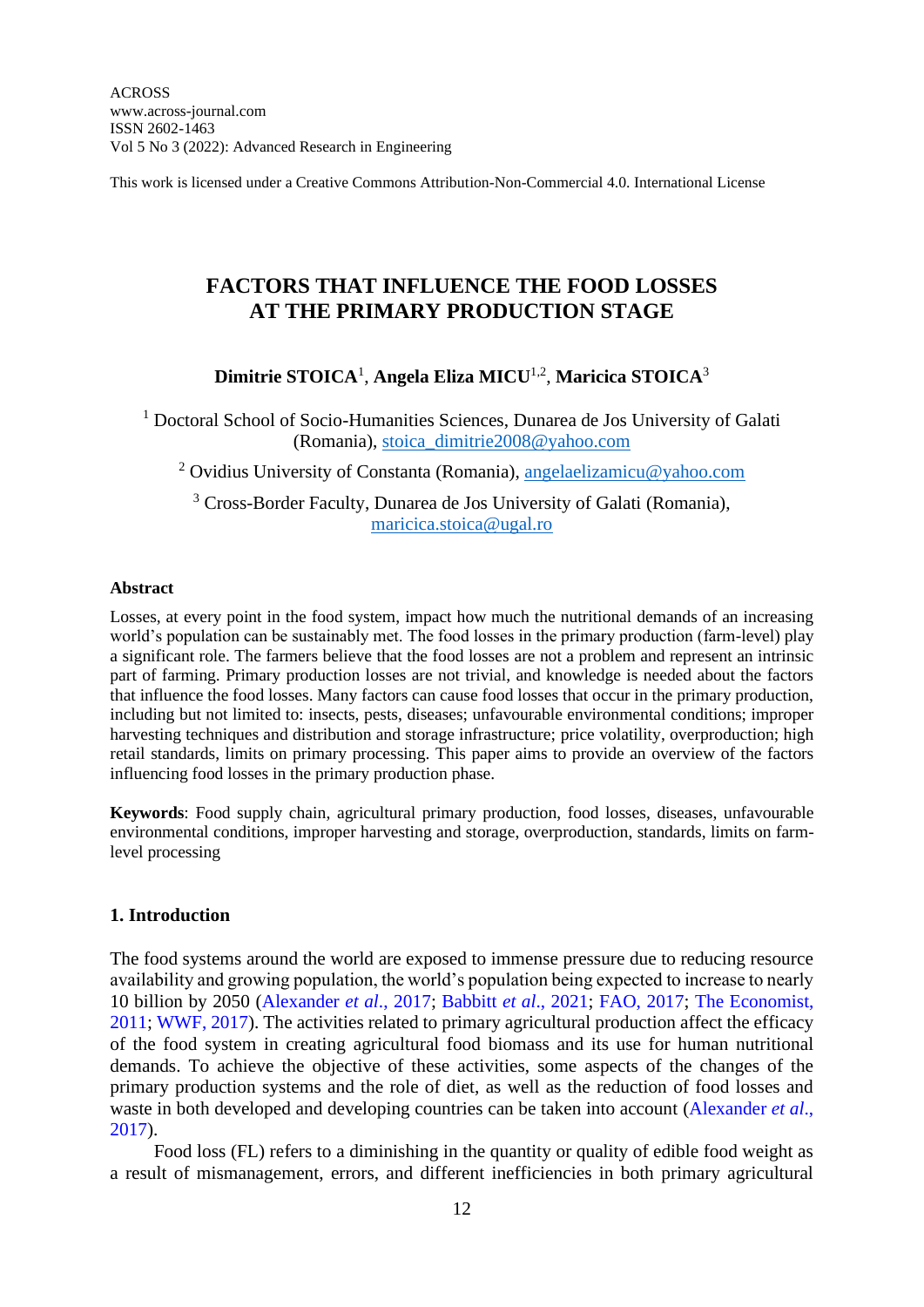This work is licensed under a Creative Commons Attribution-Non-Commercial 4.0. International License

production and industrial sector (unfavourable weather circumstances, unsuitable storage facilities, poor handling, improper infrastructure and logistics, etc.). At the same time, food waste (FW) also refers to a reduction in the quantity or quality of edible food weight but which is generated mainly at households-level and HoReCa services (Chauhan *et al*., 2021; Dumitru *et al*., 2021; Ishangulyyey *et al*., 2019; Jungowska *et al*., 2021; Lipinska *et al*., 2019; Ojha *et al*., 2020; Santeramo, 2021; Socas-Rodriguez *et al*., 2021).

FL and FW occur at each point of the food supply chain (FSC), from the farm (production) to fork (consumption). In other words, FL is the food wasted at the earlier phases of the FSC, and FW is the food lost at the end of the FSC (Dhir *et al*., 2020; FAO, 2011a, 2019; Nicastro and Carillo, 2021; Usmani *et al*., 2021; Wang *et al*., 2021). The primary production phase is the most important point for FL. In non-industrialized countries with improper infrastructure and logistics, FL occurs at the primary production phase of FSC. In contrast, in industrialized (more prosperous) countries with more modern infrastructure, FW occurs at the retail and consumption phase (Nicastro and Carillo, 2021). Taking into account their disadvantageous economic (especially at the consumption and retail phase), environmental (natural resource depletion and environmental pollution), and social (reducing food access and availability) consequences, FL and FW are seen to be one of the principal contributors to food insecurity issues and reduced sustainability of our food systems (Beullens and Ghiami, 2021; Dora *et al*., 2020; Ishangulyyey *et al*., 2019; Li *et al*., 2022; Ojha *et al*., 2020; Santeramo, 2021). The world is already exposed to food insecurity; many people still go hungry, food security being a severe discussion in essential areas of the developing countries (WWF, 2017; FAO, 2011).

This work/paper provides an overview of the significant factors influencing food losses in primary agricultural production (harvesting, farm-level post-harvesting, farm-level processing). If adequately monitored and managed, these factors will no longer pose a high risk of generating food losses.

## **2. Methodology**

The method applied was exploratory research, which consisted of interrogating the existing literature. The data were collected from different databases such as Web of Science, Scopus, EBSCO, CABI, and specific platforms or webpages such as FAO, EIT, etc. The review of literature helped understand the difference between food losses and food wastes and causes/factors that influence the food losses at the primary production stage. The work is a start point of future research on food losses and it will be implemented into the research design of a doctoral thesis.

# **3. Results and discussion**

## *3.1. Phases of the FSC*

The food supply chain (FSC) defines the succession of food production (fruits, vegetables; dairy; eggs; meats; fish, seafood) and distribution from the farmer to the final consumer (Wunderlich, 2021). There are multiple phases in the FSC, each phase of the FSC being made up of various technological operations (agricultural/industrial), within which FL and FW occur (BCFN, 2012).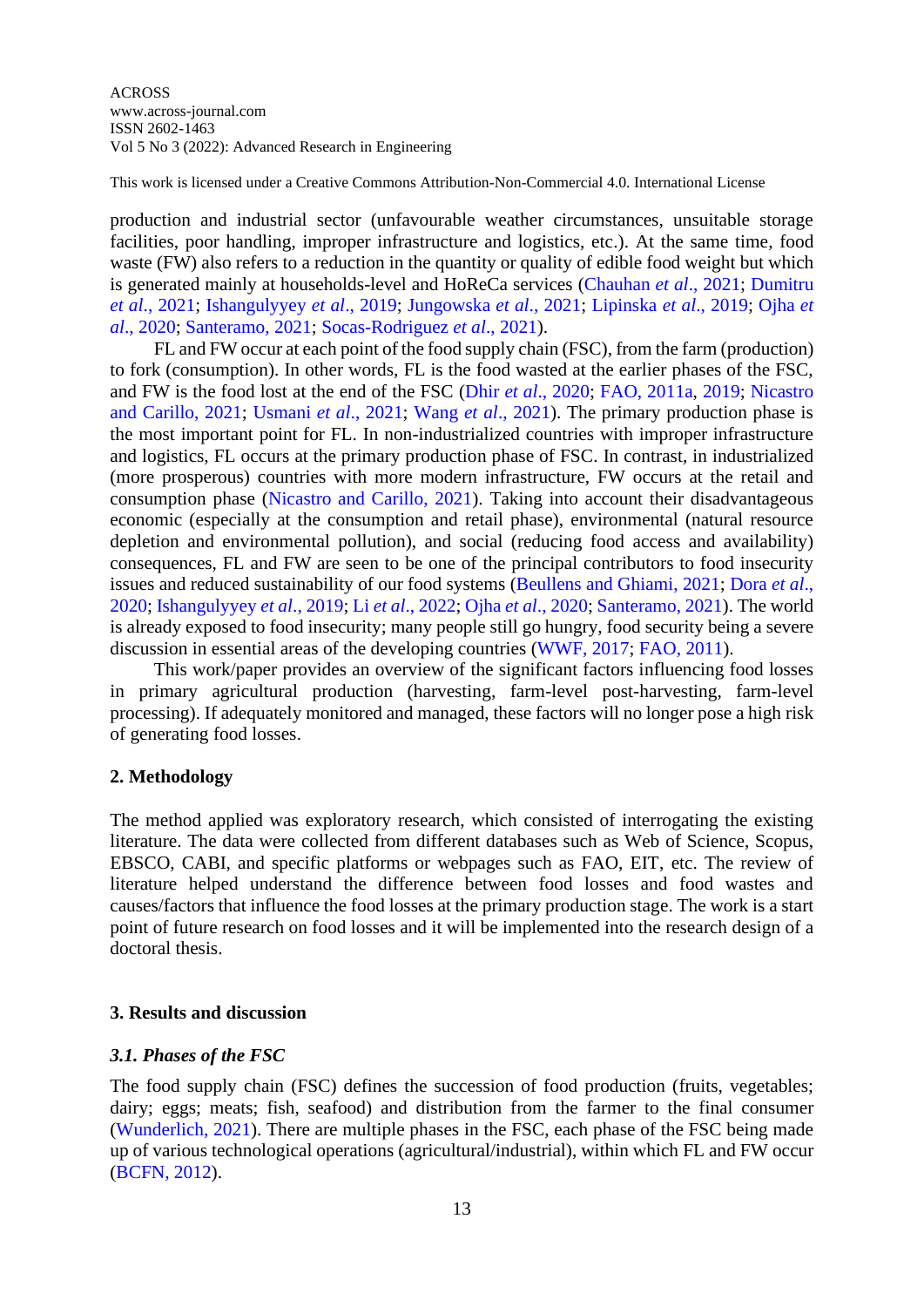This work is licensed under a Creative Commons Attribution-Non-Commercial 4.0. International License

In rural communities, FSC may be short (farmers - local market), while in urban areas, FSCs are longer and more complex, including six main phases (points): (1) primary production, harvest; (2) distribution; (3) farm-level processing and industrial processing (e.g., refrigeration, canning, freezing, drying, washing, chopping); (4) marketing; (5) retail; (6) consumption (households, HoReCa services) (Abideen *et al*., 2021; Chauhan *et al*., 2021; Dumitru *et al*., 2021; Ishangulyyey *et al*., 2019; Jungowska *et al*., 2021; Ojha *et al*., 2020; Perry, 2019; Santeramo, 2021; Socas-Rodriguez *et al*., 2021), as shown in Figure 1 (Perry, 2019).

Figure 1 displays the interconnected phases that bring food from farm (1) to the final consumer (6). The first phase (1) of the FSC consists of activities related to primary agricultural cultivation and production. The subsequent two phases (2 and 3) concern the storage, distribution, farm-level processing of agri-food products and industrial processing, including harvest procedures and their further change into edible foods. The next two phases (4 and 5) concern the market and wholesale and retail distribution processes. The end phase (6) coincides with the final consumption, which generally takes place in HoReCa services and households (BCFN, 2012).



Figure 1. The food supply chain in large urban areas (Adapted from Perry, 2019).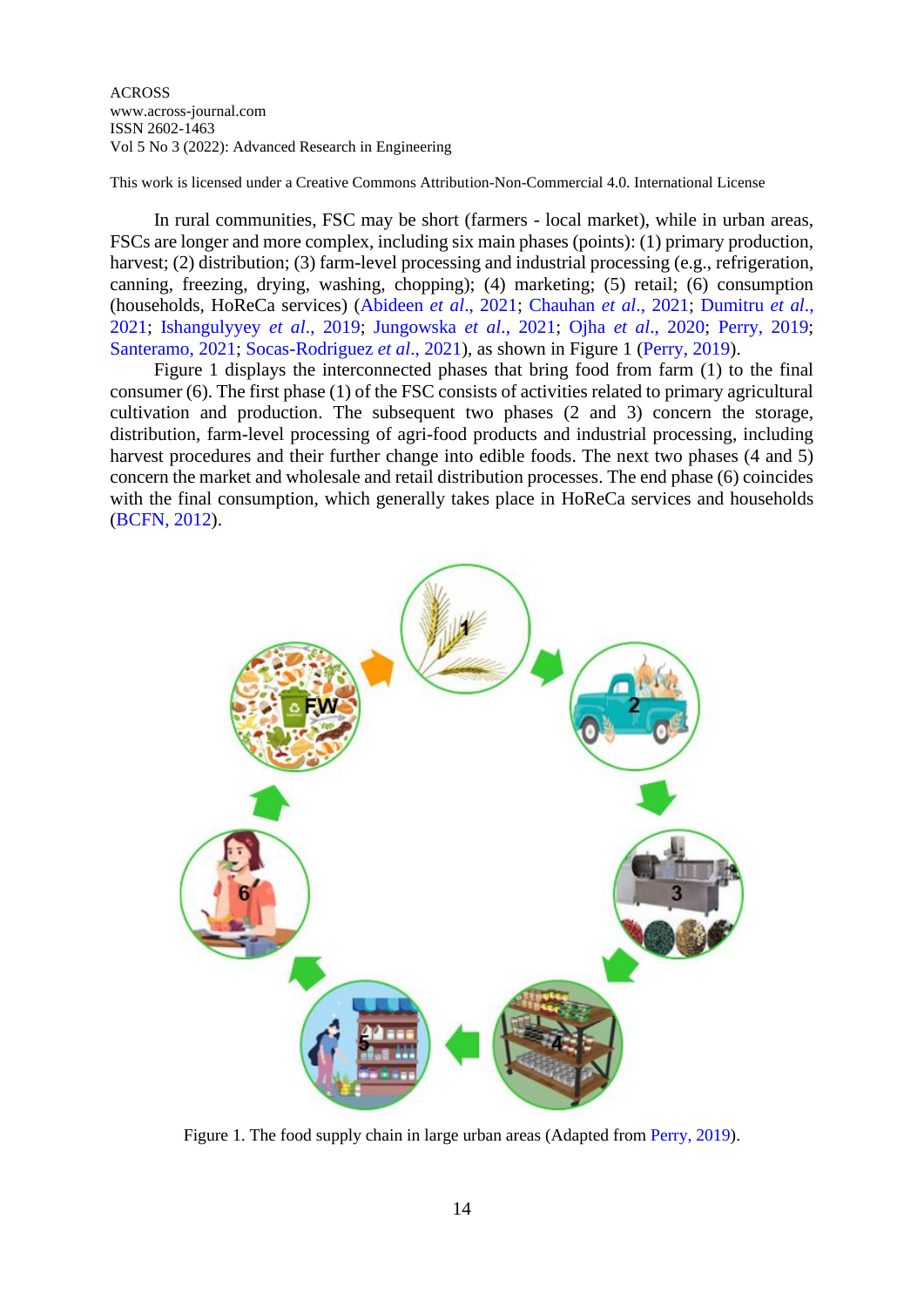This work is licensed under a Creative Commons Attribution-Non-Commercial 4.0. International License

# *3.2. The causes of FL and FW along with the FSC*

This sub-section will only focus on factors (causes) influencing the FL at the primary production stage. In the early phases of the FSC, the FL can occur because of poor weather conditions, diseases, and infestations. Moreover, FL and FW can occur during and after harvesting at the subsequent two phases because of processing, storage, and distribution activities. A significant part of the FW can arise in wholesale and retail distribution, comprising unsold food due to compliance with food safety regulations and quality and aesthetic norms, marketing strategies, and logistics. The FW registered at the consumer phase is especially due to the unreasonable portions, the quantity of cooked food, the overabundance of acquired foods, incapacity to consume foods before the expiration date, and the difficulty in accurately reading instructions on labels (BCFN, 2012).

## *3.2.1. The causes of FL at the primary production stage*

Primary products are intended for human consumption, but they never enter the FSC for different causes (Franke *et al*., 2022). In the primary production (cultivation and harvesting, farm-level post-harvesting, farm-level processing - Figure 2), numerous factors concur to FL, such as insects, pests, diseases; unfavourable climatic and environmental conditions; inadequate harvesting techniques and transportation and storage infrastructure; price volatility, overproduction; conformity with standards, limits on farm-level processing (FAO, 2011a; Jungowska *et al*., 2021; Nicastro and Carillo, 2021; Santeramo, 2021; Shee *et al*., 2019; Sugri *et al*., 2021).



Figure 2. Primary agricultural production

FL that occurs during cultivation and harvesting is mainly attributed to unfavourable weather, climatic and environmental conditions (e.g., drought, heat stress, cold stress, floods, soil salinity, and acidity stress), and biotic factors (e.g., diseases and pests). These factors (by far the most important) have a major impact depending on the different categories of cultivation, seasons, and production regions (BCFN, 2012; COMCEC, 2016; Elik *et al*., 2019; Wolfe *et al*., 2018). There are significant differences at this phase between industrialized (highest-income)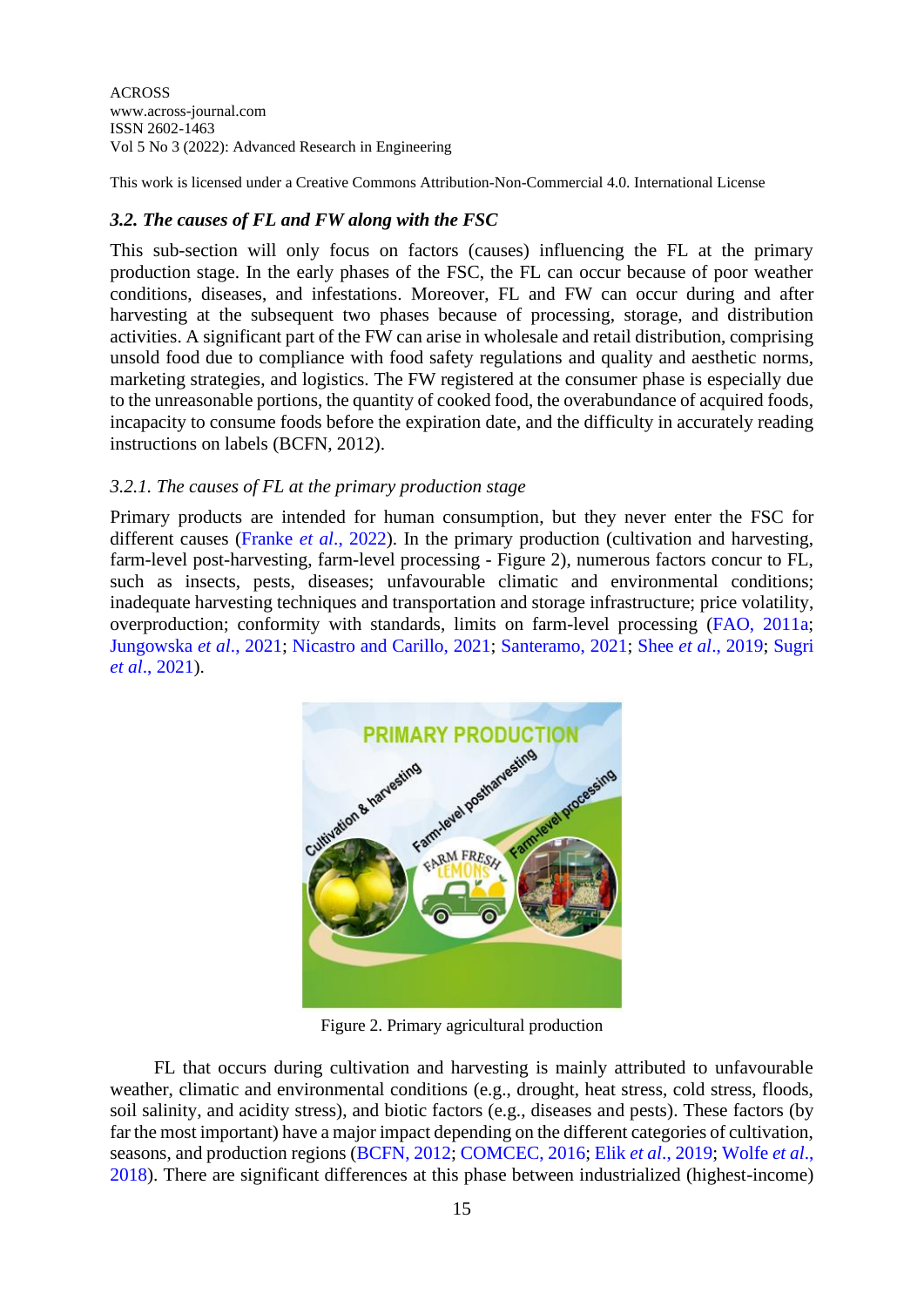This work is licensed under a Creative Commons Attribution-Non-Commercial 4.0. International License

and non-industrialized (low-income) countries; different techniques for preparing the soil (fertilizer technology, pesticides, adaptive microbial technology) and seeding and cultivation representing one of the first causes of FL (BCFN, 2012; COMCEC, 2016; Kumaraswamy and Shetty, 2016).

In the industrialized countries, the more extensive infrastructures, agronomic proficiency, ultramodern technologies, and more favourable environmental circumstances often evolve in a notably lower level of FL. In contrast, in developing countries, FL is primarily the result of inefficient and incorrect agriculture, immature harvests, inefficient harvesting methods, inadequate infrastructure, storage facilities and logistics (BCFN, 2012; Johnson *et al*., 2019). Inefficient and incorrect agriculture (e.g., plant protection, plant nutrition, irrigation, fertilization) causes crop losses. The farmers are on the front lines with direct impacts on crop losses (Elik *et al*., 2019; FAO, 2013; Wolfe *et al*., 2018). Harvesting at the wrong time may also impact crop loss rates; ripening at harvest time is the principal factor influencing the quality and shelf life of fruit and vegetables. Some farmers harvest unripe fruits and vegetables due to urgent food or economic reasons. On the one hand, unripe fruits are more vulnerable to damage and may have not only market value but also poor nutritional quality; on the other hand, overripe fruits have a low shelf life, being susceptible to physiological disorders and damage during transport (Elik *et al*., 2019; Johnson *et al*., 2019; Mesterházy *et al*., 2020).

Primitive harvest methods, poor quality equipment, and used materials can also cause losses (BCFN, 2012; Kasso and Bekele, 2018). Inadequate storage facilities (e.g., absence of pivotal key elements, such as cooling refrigerated-storage facilities; storage containers) lead to mechanical damage during harvesting of fruits and vegetables, resulting in certain losses (Minor *et al*., 2020). Another factor is handling that permits a safe and undisturbed distribution preventing bruising and crushing or damage (EIT, 2022). Inappropriate handling of agri-food products during harvest time, including the use of sizeable machinery, can generate deterioration, which enables the entry of microorganisms that lead to faster damage of crops, particularly roots and tubers. This is one of the significant causes of FL in farms that, particularly in industrialized countries, will produce more than the effective request to obstruct degradation caused by unpredictable weather (Tandzi Ngoune and Mutengwa, 2020). In the industrialized countries, and from time to time in the non-industrialized countries, the economic factors also contribute to FL. Thereby, FL happens when the farmers abandon crops in the field or choose to redirect the crops for animal feed (when supply exceeds demand) because the aesthetic and quality standards (shape, size, and colour of agricultural products) are not satisfied (BCFN, 2012; Minor *et al*., 2020; Nicastro and Carillo, 2021; Sugri *et al*., 2021).

The agri-food product that does not meet the aesthetic and quality standards or other demands, at any phase in the FSC (not only at the primary production phase), is susceptible to be rejected, either by the customer or by the final consumer (Minor *et al*., 2020; Sugri *et al*., 2021). Prices of fresh crops are volatile. When prices decrease under the cost, supplementary products go to market; growers cannot advance products through the FSC because doing so becomes unprofitable. As prices rise, growers harvest more intensely (either by employing more labour or lowering product thresholds). They may have incentives to market lower quality aesthetic products, which can then be subject to more significant losses. In particular, the harvesting workforce accounts for a relatively large share of the cost of growing and marketing fresh products. Wage growth and labour availability are often combined to enhance the price of harvesting, which causes farmers sometimes to abandon the crop before harvest and make many other production and marketing decisions that directly impact crop losses. Agreed product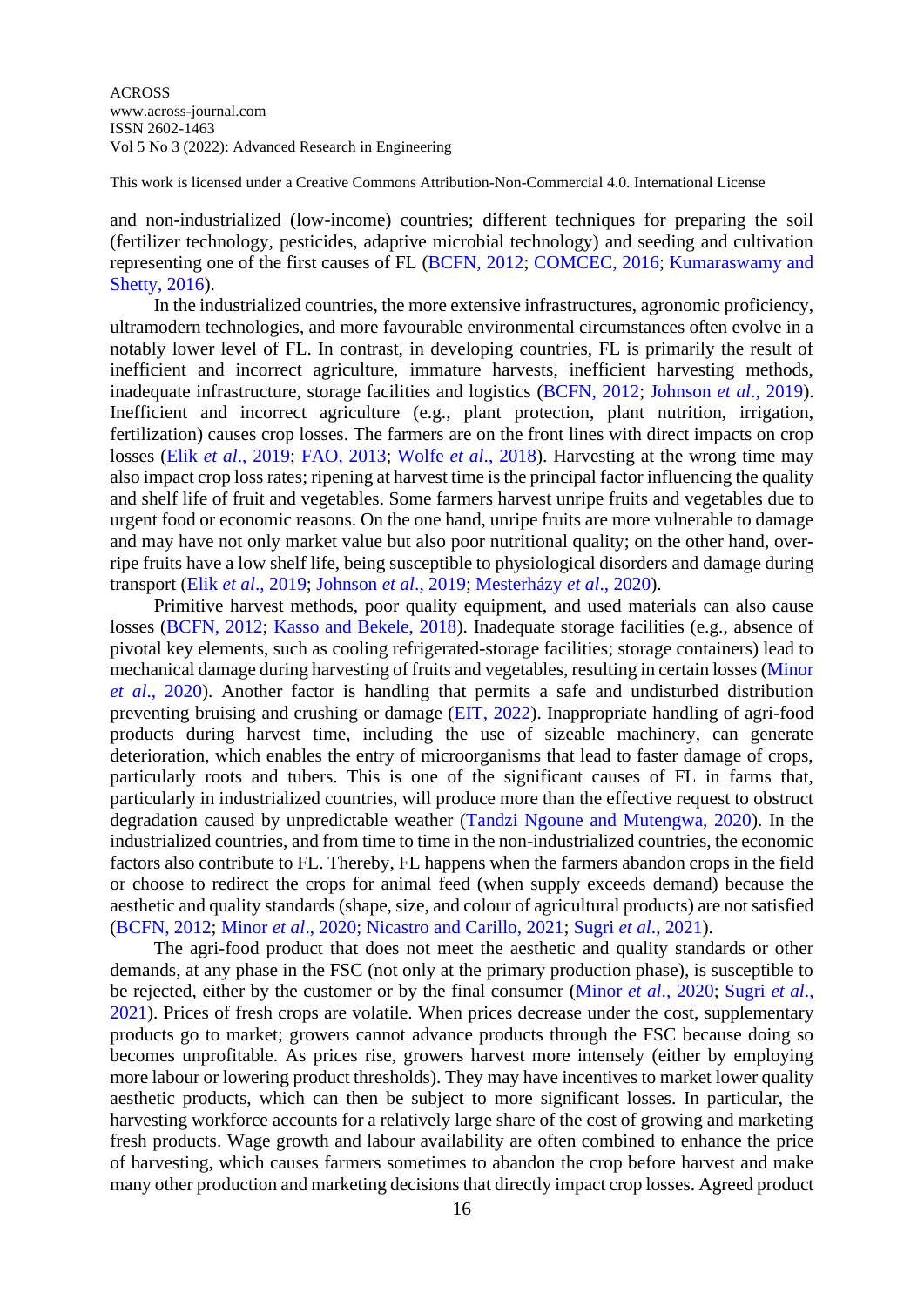This work is licensed under a Creative Commons Attribution-Non-Commercial 4.0. International License

quality (contracted quality) can decrease some of the variability in revenue for farmers that would otherwise be inevitable in product markets. Contracts can also generate FL, acting as an obstacle to access for omitted growers but may seek access to the excess product (Minor *et al*., 2020). Although the policy can play a positive role in supporting FL reduction, recovery, and recycling, however, some guidelines may unintentionally act as obstacles (e.g., restrictions on gleaning collection of the excess food for donation) or fail to address the underlying causes of FL (BCFN, 2012; Minor *et al*., 2020).

Losses at the primary agricultural phase are also related to farmers' traditional methods and practices. In addition, the elderly mainly undertake agricultural production, as young people in rural regions are willing to migrate to urban areas and opt for labour in other sectors than agriculture. The shortage of personnel in primary production can be viewed as another reason for FL at this phase (FAO, 2013). FL that occurs during farm-level post-harvesting is mainly attributed to storage infrastructure (cold-chain technique of storage, warehouses), handling, distribution, improper packaging (Lipinska *et al*., 2019; Nicastro and Carillo, 2021; Shee *et al*., 2019). A cold chain is the uninterrupted delivery of an agri-food product from the farmer to the consumer at a definite temperature, ensuring that the product arrives without damage (Elik *et al*., 2019; Sugri *et al*., 2021).

In industrialized countries, storage is constantly provided throughout FSC from the primary production phase. In addition, in these countries, cold storage is combined with postharvest techniques (e.g., controlled atmosphere), the shelf life of perishable agri-foods being substantially extended. In non-industrialized countries, about a quarter of the perishable agri-foods are damaged because the storage operation is carried out under unsuitable conditions, severe losses thus occurring in food products. The improper storage facilities in developing countries are considered the main factor of postharvest FL. However, it should be kept in mind that even if the products are stored in the best circumstances, their quality and capacity of consumption depend on the phases of the entire FSC (Elik *et al*., 2019). Transportation can be one of the leading causes of FL. In developed countries, delivering perishable foods with refrigerated vehicles is standard practice. In industrialized countries, distribution of perishable food by vehicles with a cooling system is a standard operation, FL in such situation appearing for the following reasons: the cooling system is broken down; an accident; there is a delay in the loading/unloading zones (Sugri *et al*., 2021).

In non-industrialised countries, which often have the inadequate infrastructure, the lack of adequate transport, poor roads, and inefficient logistics management prevent the proper preservation of perishable food (COMCEC, 2016; Elik *et al*., 2019; FAO, 2011b; Nicastro and Carillo, 2021). The poor roads in rural areas where most production occurs lead to an increase in FL during distribution. In addition, loading and unloading activities are carried out by unskilled workers, who do not carry products attentively, causing mechanical deterioration in agri-food products. One of the major reasons that crops are lost at farm-level postharvest is improper packaging and unsuitable (poor quality) food packaging material for a particular fruit and vegetable product, which cannot adequately protect the product from deterioration and decreases the shelf life of the harvest (Elik *et al*., 2019; Nicastro and Carillo, 2021). Poorquality packaging containers are more common in developing countries (Elik *et al*., 2019).

In the farm-level processing (initial/preliminary processing) of agri-food products, the causes of the losses are mainly technical failures and inefficiencies in the production processes, leading to losses and deterioration of the products, these being rejected. In particular, errors during food processing cause defects in the product's weight, shape, or packaging. Even though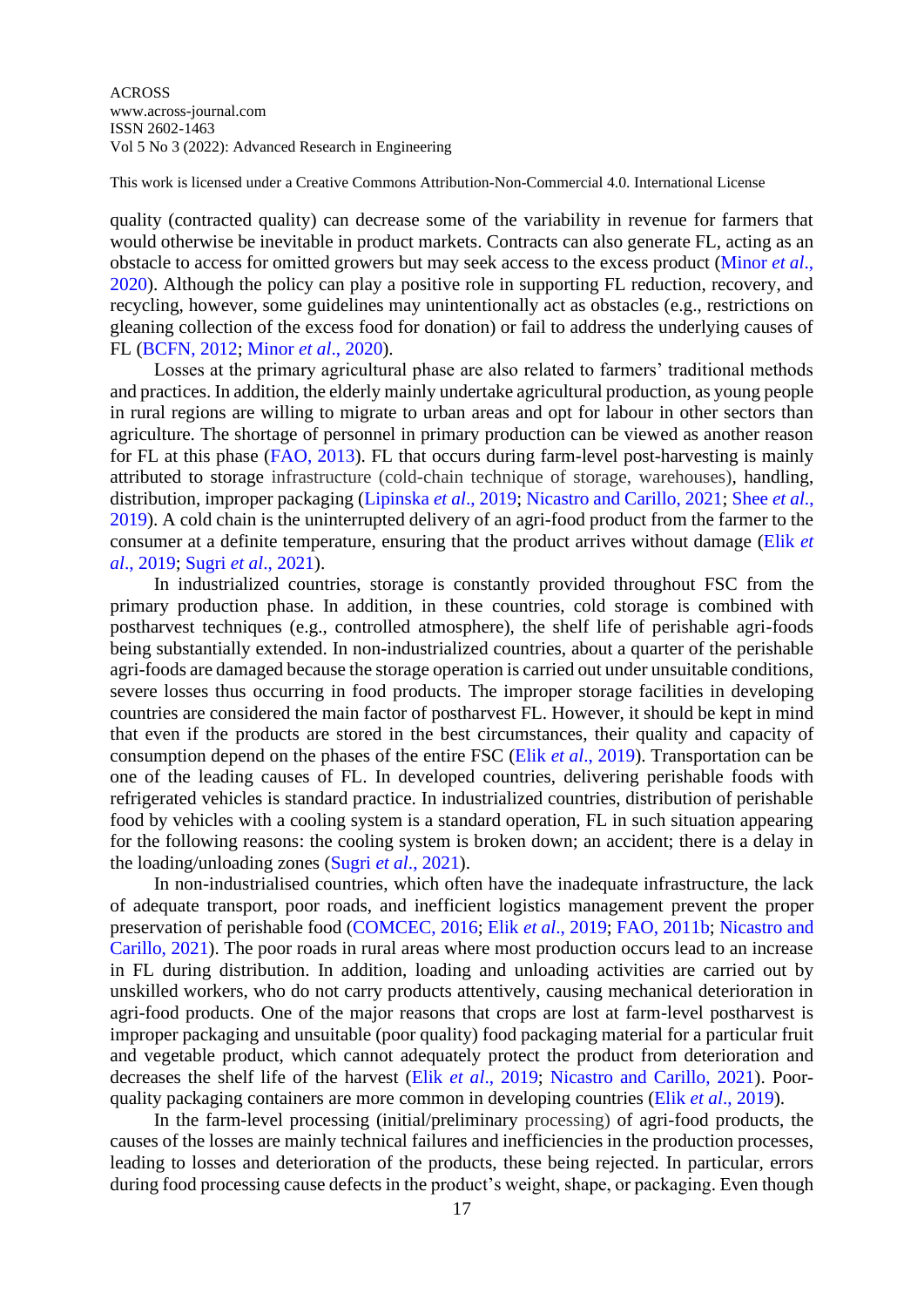This work is licensed under a Creative Commons Attribution-Non-Commercial 4.0. International License

these defects do not influence the safety or nutritional value of the food products, they are rejected. This happens the most frequently in non-industrialised countries, where technology is often unsatisfactory and may not always provide adequate food preservation, but also to some extent in developed countries (BCFN, 2012; Sugri *et al*., 2021).

## **4. Conclusions**

Numerous factors generate food loss along the food supply chain. It is evident that avoiding and reducing food losses should be a priority to improve food security and minimize the related economic and environmental implications. Notwithstanding, understanding the contributing factors to food loss is essential for developing strategies to avoid and reduce food loss, large quantities of food being lost from primary production activities. This paper highlighted the contributing factors to food loss at the primary agricultural production (cultivation and harvest, farm-level post-harvesting, and farm-level processing). As pointed out in the paper, several factors (e.g., diseases, unfavourable climatic and environmental conditions, inadequate harvesting techniques, transportation and storage infrastructure, price volatility, policy implications, conformity with norms and standards, limits on farm-level processing) were identified. If adequately monitored and managed, these causes will no longer pose a high risk of generating food losses. However, effective strategies to reduce farm-level food loss must imply other factors (e.g., socio-economic, market) which shape the food system. In addition, strategies to reduce food losses should focus on the entire food supply chain, as there are opportunities for food loss to occur along the food supply chain, from the farm to final consumption.

## **References**

- Abideen, A.Z., Sundram, V.P.K., Pyeman, J., Othman, A.K., Sorooshian, S. (2021) Food Supply Chain Transformation through Technology and Future Research Directions—A Systematic Review. *Logistics* 5(4), 83. <https://doi.org/10.3390/logistics5040083>
- Alexander, P., Brown, C., Arneth, A., Finnigan, J., Moran, D., Rounsevell, M.D.A. (2017) Losses, inefficiencies and waste in the global food system. *Agricultural Systems* 153, 190–200. <https://doi.org/10.1016/j.agsy.2017.01.014>
- Babbitt, C.W., Babbitt, G.A., Oehman, J.M. (2021) Behavioral impacts on residential food provisioning, use, and waste during the COVID-19 pandemic. *Sustainable Production and Consumption* 28, 315–325. <https://doi.org/10.1016/j.spc.2021.04.012>
- BCFN (2012) Food Waste: Causes, Impact and Proposals. Barilla Center for Food & Nutrition. People, Environment, Science, Economy, [https://www.barillacfn.com/m/publications/food-waste-causes-impact](https://www.barillacfn.com/m/publications/food-waste-causes-impact-proposals.pdf)[proposals.pdf](https://www.barillacfn.com/m/publications/food-waste-causes-impact-proposals.pdf) (Accessed on January 15, 2022).
- Beullens, P., Ghiami, Y. (2021) Waste reduction in the supply chain of a deteriorating food item –Impact of supply structure on retailer performance. *European Journal of Operational Research*, In Press. <https://doi.org/10.1016/j.ejor.2021.09.015>
- Chauhan, C., Dhir, A., Akram, M.UI., Salo, J. (2021) Food loss and waste in food supply chains. A systematic literature review and framework development approach. *Journal of Cleaner Production* 295, 126438. <https://doi.org/10.1016/j.jclepro.2021.126438>
- COMCEC (2016) Reducing On-Farm Food Losses in the OIC Member Countries; Standing Committee for Economic and Commercial Cooperation of the Organization of Islamic Cooperation: Ankara, Turkey. Retrieved from: https://sbb.gov.tr/wp-content/uploads/2018/11/Reducing On-[Farm\\_Food\\_Losses\\_in\\_the\\_OIC\\_Member\\_Countires.pdf](https://sbb.gov.tr/wp-content/uploads/2018/11/Reducing_On-Farm_Food_Losses_in_the_OIC_Member_Countires.pdf) (Accessed on January 16, 2022).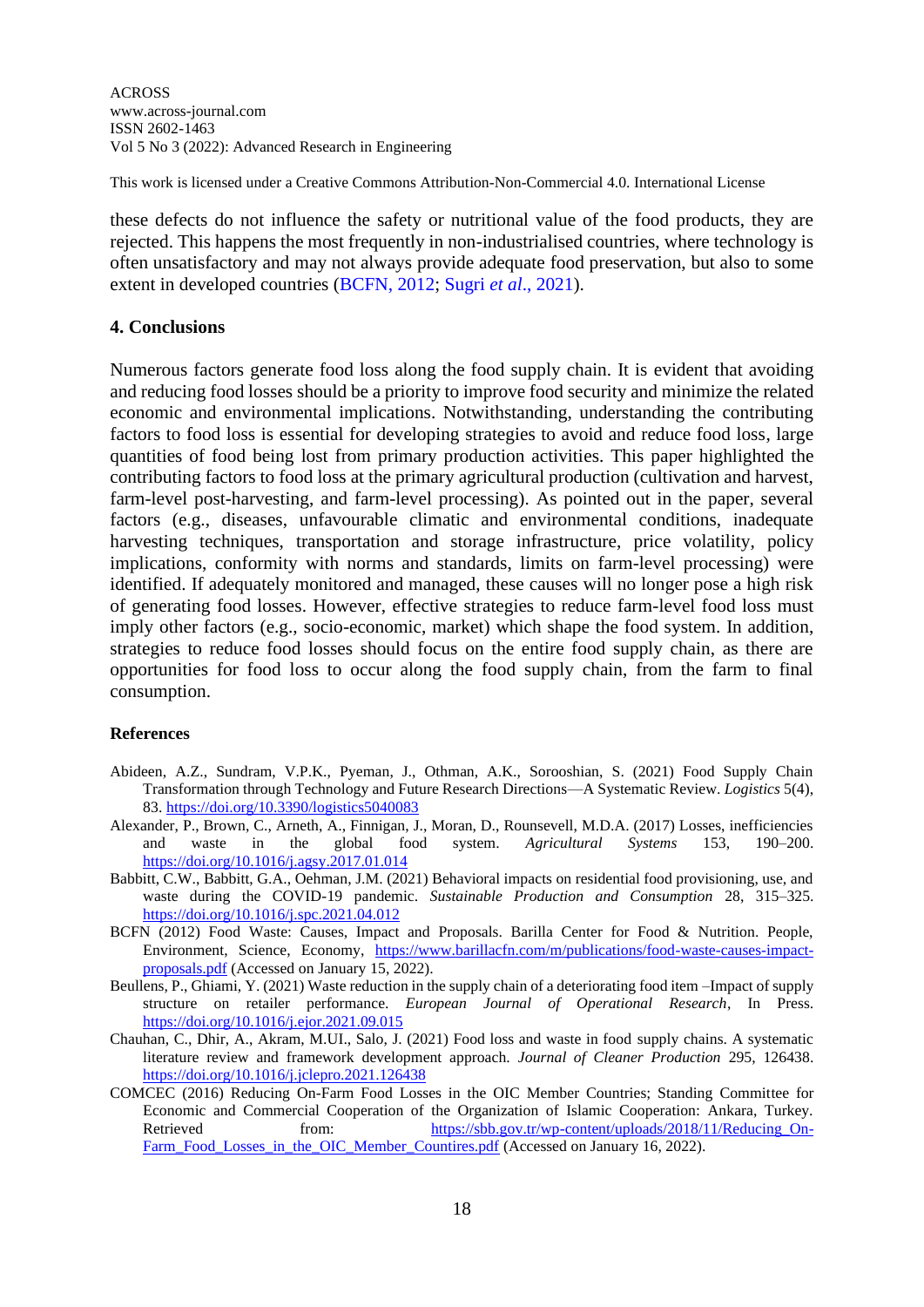This work is licensed under a Creative Commons Attribution-Non-Commercial 4.0. International License

- Dhir, A., Talwar, S., Kaur, P., Malibari, A. (2020) Food waste in hospitality and food services: A systematic literature review and framework development approach. *Journal of Cleaner Production* 270, 122861. <https://doi.org/10.1016/j.jclepro.2020.122861>
- Dora, M., Wesana, J., Gellynck, X., Seth, N., Dey, B., De Steur, H. (2020) Importance of sustainable operations in food loss: evidence from the Belgian food processing industry, *Annals of Operations Research* 290, 47– 72.<https://doi.org/10.1007/s10479-019-03134-0>
- Dumitru, O.M., Iorga, C.S., Mustatea, G. (2021) Food Waste along the Food Chain in Romania: An Impact Analysis. *Foods* 10(10), 2280. <https://doi.org/10.3390/foods10102280>
- EIT food (2022) Reasons for food loss. Retrieved from: [https://www.futurelearn.com/info/courses/explore-how](https://www.futurelearn.com/info/courses/explore-how-farmers-produce-food-sustainably/0/steps/60783)[farmers-produce-food-sustainably/0/steps/60783](https://www.futurelearn.com/info/courses/explore-how-farmers-produce-food-sustainably/0/steps/60783) (Accessed on January 16, 2022).
- Elik, A., Yanik, D.K., Istanbullu, Y., Guzelsoy, N.A., Yavuz, A., Gogus, F. (2019) Strategies to reduce postharvest losses for fruits and vegetables. *International Journal of Scientific and Technological Research* 5(3). <https://doi.org/10.7176/JSTR/5-3-04>
- FAO (2011a) Global food losses and food waste. Extent, causes and prevention. Retrieved from: <https://www.fao.org/3/i2697e/i2697e.pdf> (Accessed on December 29, 2021).
- FAO (2011b) How Does International Price Volatility Affect Domestic Economies and Food Security? Retrieved from: <https://www.fao.org/publications/sofi/2011/en/> (Accessed on January 22, 2022)
- FAO (2013) Food Losses and Waste in Turkey, Country Report. Food and Agriculture Organization of the United Nations, Retrieved from:<http://www.fao.org/3/a-au824e.pdf> (Accessed on January 20, 2022).
- FAO (2017) The future of food and agriculture. Trends and challenges. Retrieved from: <https://www.fao.org/3/i6583e/i6583e.pdf> (Accessed on January 14, 2022).
- FAO (2019) The State of Food and Agriculture. Moving forward on Food Loss and Waste Reduction. Retrieved from: <https://www.fao.org/3/ca6030en/ca6030en.pdf> (Accessed on December 29, 2021).
- Franke, U., Hartikainen, H., Mogensen, L., Svanes, E. (2016) Food losses and waste in primary production. Retrieved that the contract of the contract of the contract of the contract of the contract of the contract of the contract of the contract of the contract of the contract of the contract of the contract of the contract of [https://www.cncda.gov.pt/images/DocumentosLegislacao/Estudos\\_e\\_Relat%C3%B3rios/Nordicofoodlosse](https://www.cncda.gov.pt/images/DocumentosLegislacao/Estudos_e_Relat%C3%B3rios/Nordicofoodlosses.pdf)

[s.pdf](https://www.cncda.gov.pt/images/DocumentosLegislacao/Estudos_e_Relat%C3%B3rios/Nordicofoodlosses.pdf) (Accessed on January 15, 2022).

- Ishangulyyev, R., Kim, S., Lee, S.H. (2019) Understanding Food Loss and Waste—Why Are We Losing and Wasting Food? *Foods* 8(8), 297. <https://doi.org/10.3390/foods8080297>
- Jungowska, J., Kulczynski, B., Sidor, A., Gramza-Michałowska, A. (2021) Assessment of factors affecting the amount of food waste in households run by polish women aware of well-being. *Sustainability* 13(2), 976. <https://doi.org/10.3390/su13020976>
- Johnson, L.K., Bloom, J.D., Dunning, R.D., Gunter, C.C., Boyette, M., Creamer, N. (2019) Farmer harvest decisions and vegetable loss in primary production. *Agricultural Systems*, 176, 102672. <https://doi.org/10.1016/j.agsy.2019.102672>
- Kasso, M., Bekele, A. (2018) Post-harvest loss and quality deterioration. *Journal of the Saudi Society of Agricultural Sciences* 17(1), 88–96. <https://doi.org/10.1016/j.jssas.2016.01.005>
- Kumaraswamy, S., Shetty, P.K. (2016) Critical abiotic factors affecting implementation of technological innovations in rice and wheat production: A review. *Agricultural Reviews* 37, 268–278. <https://doi.org/10.18805/ag.v37i4.6457>
- Li, C., Bremer, P., Harder, M.K., Lee, M.SW., Parker, K., Gaugler, E.C., Mirosa, M. (2022) A systematic review of food loss and waste in China: Quantity, impacts and mediators. *Journal of Environmental Management* 303, 114092. <https://doi.org/10.1016/j.jenvman.2021.114092>
- Lipinska, M., Tomaszewska, M., Kołozyn-Krajewska, D. (2019) Identifying Factors Associated with Food Losses during Transportation: Potentials for Social Purposes. *Sustainability* 11(7), 2046. <https://doi.org/10.3390/su11072046>
- Mesterházy, Á., Oláh, J., Popp, J. (2020) Losses in the grain supply chain: causes and solutions *Sustainability* 12(6), 2342. <https://doi.org/10.3390/su12062342>
- Minor, T., Gregory, A., Skorbiansky, S.R., Thornsbury, S., Buzby, J., Hitaj, C., Kantor, L., Kuchler, F., Ellison, B., Mishra, A., Richards, T., Roe, B., Wilson, N. (2020) Economic drivers of food loss at the farm and preretail sectors: A look at the produce supply chain in the United States. Retrieved from: <https://www.ers.usda.gov/webdocs/publications/95779/eib-216.pdf> (Accessed on January 21, 2022).
- Nicastro, R., Carillo, P. (2021) Food Loss and Waste Prevention Strategies from Farm to Fork. *Sustainability* 13(10) 5443. <https://doi.org/10.3390/su13105443>